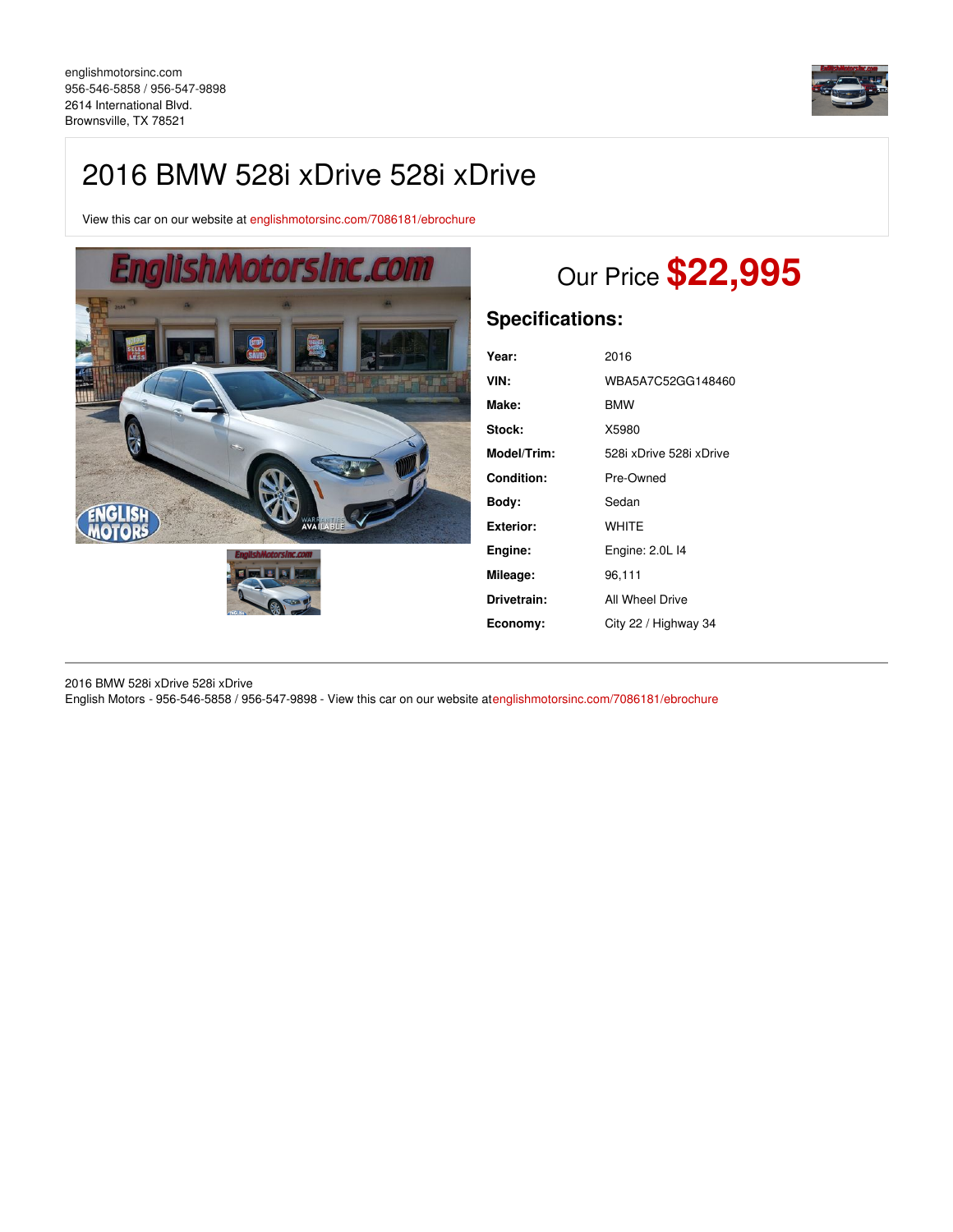

#### 2016 BMW 528i xDrive 528i xDrive

English Motors - 956-546-5858 / 956-547-9898 - View this car on our website a[tenglishmotorsinc.com/7086181/ebrochure](https://englishmotorsinc.com/vehicle/7086181/2016-bmw-528i-xdrive-528i-xdrive-brownsville-tx-78521/7086181/ebrochure)

## **Installed Options**

## **Interior**

- Power Front Seats -inc: driver seat memory- Driver Seat- Passenger Seat
- 60-40 Folding Bench Front Facing Fold Forward Seatback Rear Seat
- Power Tilt/Telescoping Steering Column
- Gauges -inc: Speedometer, Odometer, Engine Coolant Temp, Tachometer, Trip Odometer and Trip Computer
- Power Rear Windows- BMW Online Full Service Internet Access
- Sport Leather Steering Wheel w/Auto Tilt-Away- Front Cupholder- Rear Cupholder
- Ashtray- Proximity Key For Push Button Start Only Interior Lock Disable- Valet Function - Power Fuel Flap Locking Type
- Remote Keyless Entry w/Integrated Key Transmitter, 4 Door Curb/Courtesy, Illuminated Entry, Illuminated Ignition Switch and Panic Button
- Remote Releases -Inc: Power Cargo Access- Garage Door Transmitter
- Cruise Control w/Steering Wheel Controls
- Dual Zone Front Automatic Air Conditioning w/Steering Wheel Controls
- Rear HVAC w/Separate Controls
- HVAC -inc: Underseat Ducts, Residual Heat Recirculation and Console Ducts
- Illuminated Glove Box- Driver Foot Rest
- Interior Trim -inc: Genuine Wood/Metal-Look Instrument Panel Insert, Genuine Wood/Metal-Look Door Panel Insert, Genuine Wood/Metal-Look Console Insert and Metal-Look Interior Accents
- Full Cloth Headliner- Leatherette Door Trim Insert
- Leather/Metal-Look Gear Shifter Material- SensaTec Leatherette Upholstery
- Day-Night Auto-Dimming Rearview Mirror
- Driver And Passenger Visor Vanity Mirrors w/Driver And Passenger Illumination
- Full Floor Console w/Locking Storage and 4 12V DC Power Outlets
- Front And Rear Map Lights- Fade-To-Off Interior Lighting
- Full Carpet Floor Covering -inc: Carpet Front And Rear Floor Mats
- Carpet Floor Trim and Carpet Trunk Lid/Rear Cargo Door Trim
- Cargo Area Concealed Storage- Cargo Space Lights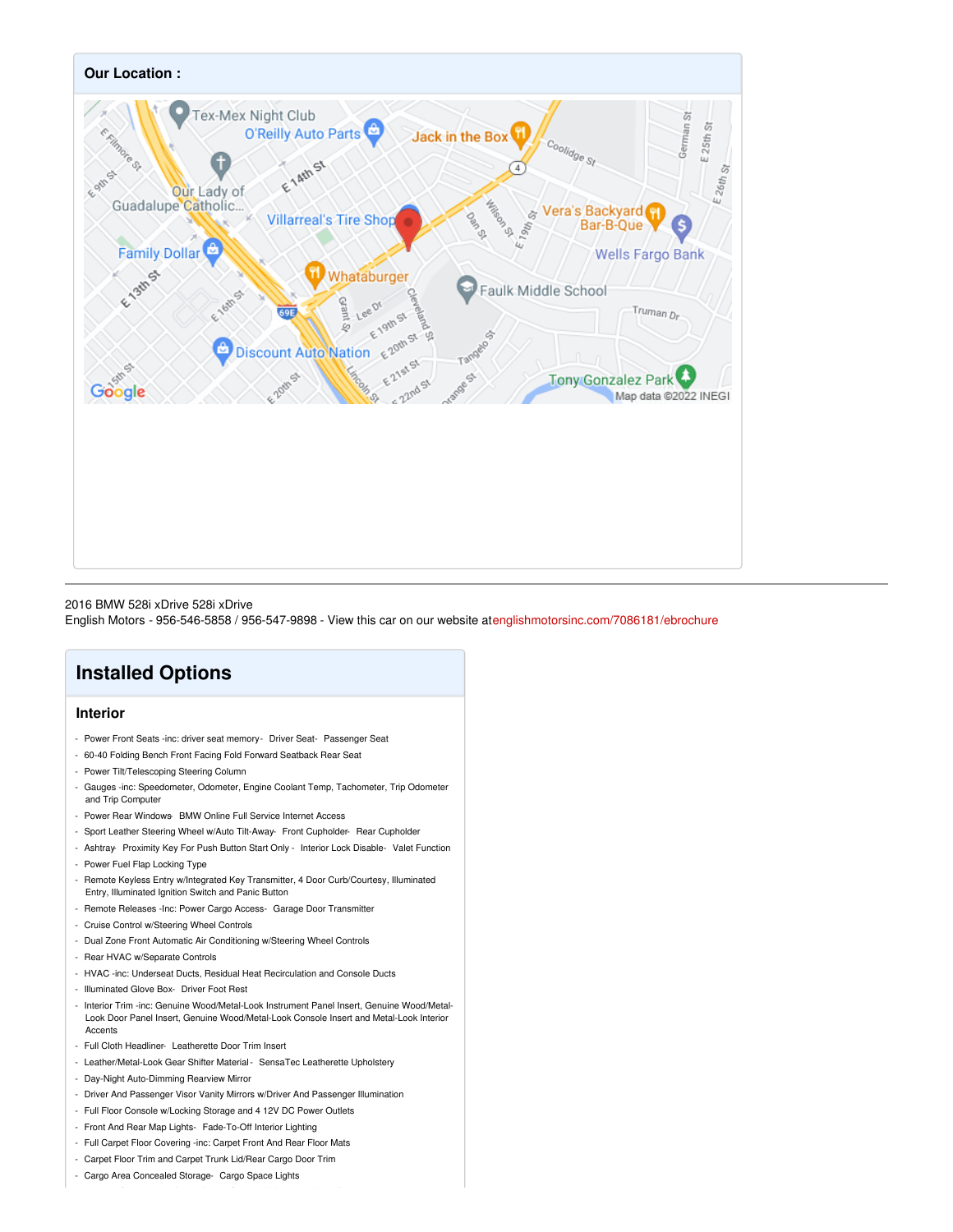- Memory Settings -inc: Door Mirrors, Steering Wheel and Head Restraints
- FOB Controls -inc: Cargo Access, Windows and Sunroof/Convertible Roof
- Integrated Navigation System w/Voice Activation- Tracker System
- Smart Device Integration
- Instrument Panel Covered Bin, Refrigerated/Cooled Box Located In The Console, Driver / Passenger And Rear Door Bins
- Power 1st Row Windows w/Front And Rear 1-Touch Up/Down Delayed Accessory Power
- Power Door Locks w/Autolock Feature- Systems Monitor- Trip Computer
- Outside Temp Gauge- Analog Appearance
- Power Anti-Whiplash Adjustable Front Head Restraints and Manual Adjustable Rear Head Restraints
- Front Center Armrest, Rear Center Armrest w/Pass-Thru And Skibag w/Storage
- 2 Seatback Storage Pockets- Lumbar Support- Perimeter Alarm- Engine Immobilizer
- 4 12V DC Power Outlets- Air Filtration

## **Exterior**

- Wheels: 17" x 8.0" V Spoke Lt Alloy (Style 236) Tires: P225/55R17 AS Run-Flat
- Wheels w/Silver Accents- Clearcoat Paint
- Express Open/Close Sliding And Tilting Glass 1st Row Sunroof w/Power Sunshade
- Body-Colored Front Bumper- Body-Colored Rear Bumper- Chrome Side Windows Trim - Body-Colored Door Handles
- Body-Colored Power Heated Auto Dimming Side Mirrors w/Power Folding and Turn Signal Indicator
- Fixed Rear Window w/Defroster- Light Tinted Glass
- Speed Sensitive Rain Detecting Variable Intermittent Wipers w/Heated Jets
- Galvanized Steel/Aluminum Panels- Chrome Grille
- Auto On/Off Projector Beam High Intensity Low/High Beam Daytime Running Auto-Leveling Directionally Adaptive Headlamps w/Delay-Off
- Front Fog Lamps- Cornering Lights- Perimeter/Approach Lights- LED Brakelights

### **Safety**

- Power Front Seats -inc: driver seat memory- Driver Seat- Passenger Seat
- 60-40 Folding Bench Front Facing Fold Forward Seatback Rear Seat
- Power Tilt/Telescoping Steering Column
- Gauges -inc: Speedometer, Odometer, Engine Coolant Temp, Tachometer, Trip Odometer and Trip Computer
- Power Rear Windows- BMW Online Full Service Internet Access
- Sport Leather Steering Wheel w/Auto Tilt-Away- Front Cupholder- Rear Cupholder
- Ashtray- Proximity Key For Push Button Start Only Interior Lock Disable- Valet Function
- Power Fuel Flap Locking Type
- Remote Keyless Entry w/Integrated Key Transmitter, 4 Door Curb/Courtesy, Illuminated Entry, Illuminated Ignition Switch and Panic Button
- Remote Releases -Inc: Power Cargo Access- Garage Door Transmitter
- Cruise Control w/Steering Wheel Controls
- Dual Zone Front Automatic Air Conditioning w/Steering Wheel Controls
- Rear HVAC w/Separate Controls
- HVAC -inc: Underseat Ducts, Residual Heat Recirculation and Console Ducts
- Illuminated Glove Box- Driver Foot Rest
- Interior Trim -inc: Genuine Wood/Metal-Look Instrument Panel Insert, Genuine Wood/Metal-Look Door Panel Insert, Genuine Wood/Metal-Look Console Insert and Metal-Look Interior Accents
- Full Cloth Headliner- Leatherette Door Trim Insert
- Leather/Metal-Look Gear Shifter Material SensaTec Leatherette Upholstery
- Day-Night Auto-Dimming Rearview Mirror
- Driver And Passenger Visor Vanity Mirrors w/Driver And Passenger Illumination
- Full Floor Console w/Locking Storage and 4 12V DC Power Outlets
- Front And Rear Map Lights- Fade-To-Off Interior Lighting
- Full Carpet Floor Covering -inc: Carpet Front And Rear Floor Mats
- Carpet Floor Trim and Carpet Trunk Lid/Rear Cargo Door Trim
- Cargo Area Concealed Storage- Cargo Space Lights
- Memory Settings -inc: Door Mirrors, Steering Wheel and Head Restraints
- FOB Controls -inc: Cargo Access, Windows and Sunroof/Convertible Roof
- Integrated Navigation System w/Voice Activation- Tracker System
- Smart Device Integration
- Instrument Panel Covered Bin, Refrigerated/Cooled Box Located In The Console, Driver / Passenger And Rear Door Bins
- Power 1st Row Windows w/Front And Rear 1-Touch Up/Down Delayed Accessory Power
- Power Door Locks w/Autolock Feature- Systems Monitor- Trip Computer
- Outside Temp Gauge- Analog Appearance
- Power Anti-Whiplash Adjustable Front Head Restraints and Manual Adjustable Rear Head **Restraints**

- 2 Seatback Storage Pockets- Lumbar Support- Perimeter Alarm- Engine Immobilizer

- Front Center Armrest, Rear Center Armrest w/Pass-Thru And Skibag w/Storage